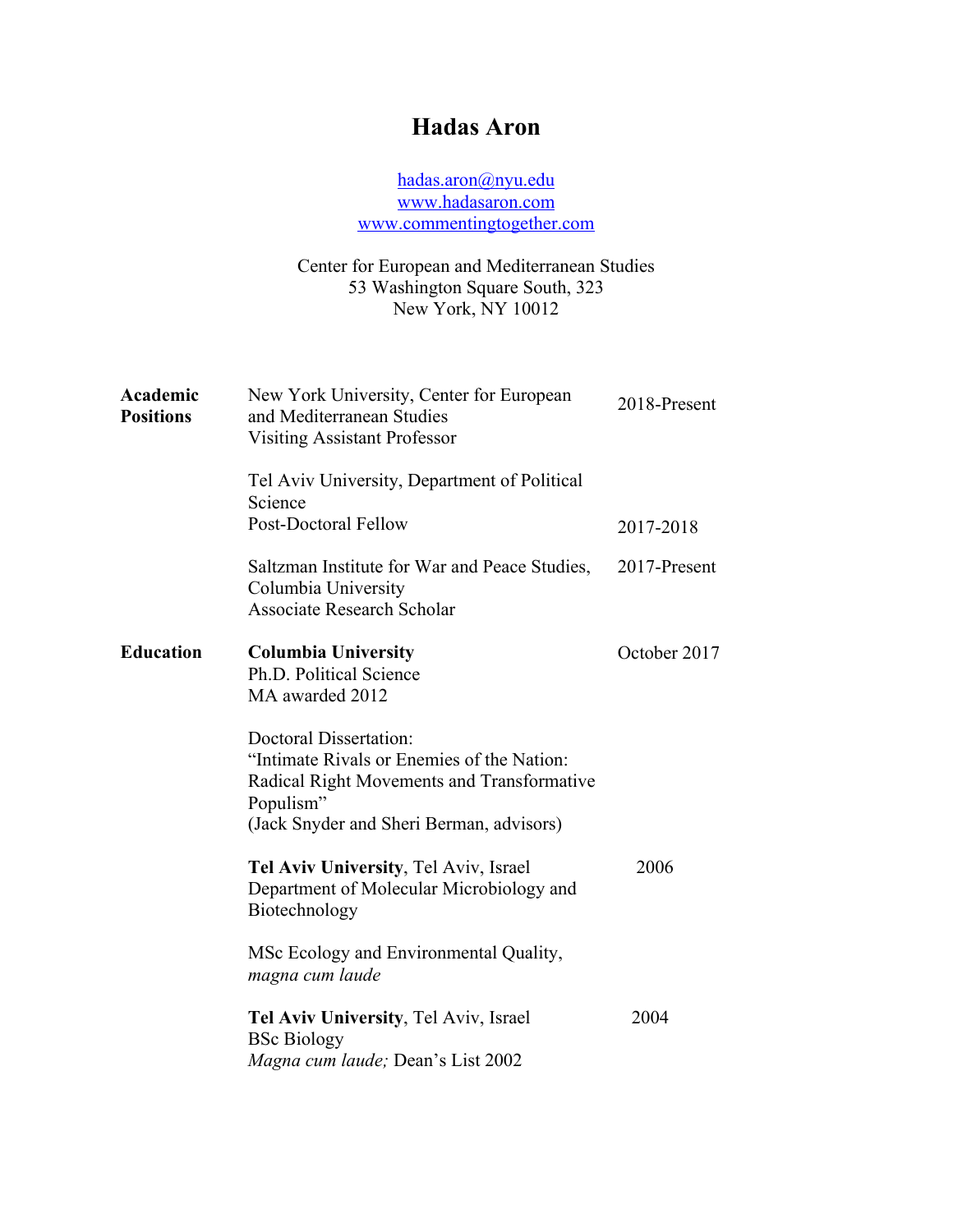## **Research**

# **Book Project** *Megalomania versus Ruritania – De-democratization and the Center Periphery Cleavage in Central Europe*  **Publications** "Protest at the Ballot Box: From Blank Vote to Populism" Collaboration with Chiara Superti *Party Politics 2021* "Contesting the Nation: Contradicting National Narratives and the Jewish Settlements." *Nations and Nationalism 2019* "Post-Communist Germany: Comparing Eastern Germany and Central and Eastern Europe's Political Development" (forthcoming in *German Politics and Society*) "The International Politics of Illiberalism" Collaboration with Jack Snyder. Forthcoming 2023 in the Oxford Handbook of Illiberalism "Beyond the End of History: Nationalism, Liberalism, and the War in Ukraine" Collaboration with Emily Holland IAI Commentaries 2022 "The Political Economy of Decision-Making in Radio Playlists," collaboration with Professor Gideon Doron; in edited volume *- Poetry and Politics*, Ed. Assaf Meydani and Nadir Tsur 2010 (Hebrew) **Papers Under Review** "High Stakes and High Costs: Political Participation during Health Crises" Collaboration with Chiara Superti. 2021 (revise and resubmit at *Political Behavior*) "Reaching across the Border: Populism and Passportization in Russia and Eastern Europe" Collaboration with Emily Holland. 2021 (under review) "All Bark No Bite: Populism and Foreign Policy in the European Union" Collaboration with Emily Holland. 2021 (under review) "All Sound and No Fury: Populism & the Liberal World Order" Collaboration with Emily Holland. 2021 (under review) **Working Papers** "Transformative Populism and the Center Periphery Cleavage in East Central Europe" 2021 "The Kitchen Sink Coalition: Fighting Democratic Decline in Hungary and Israel" 2021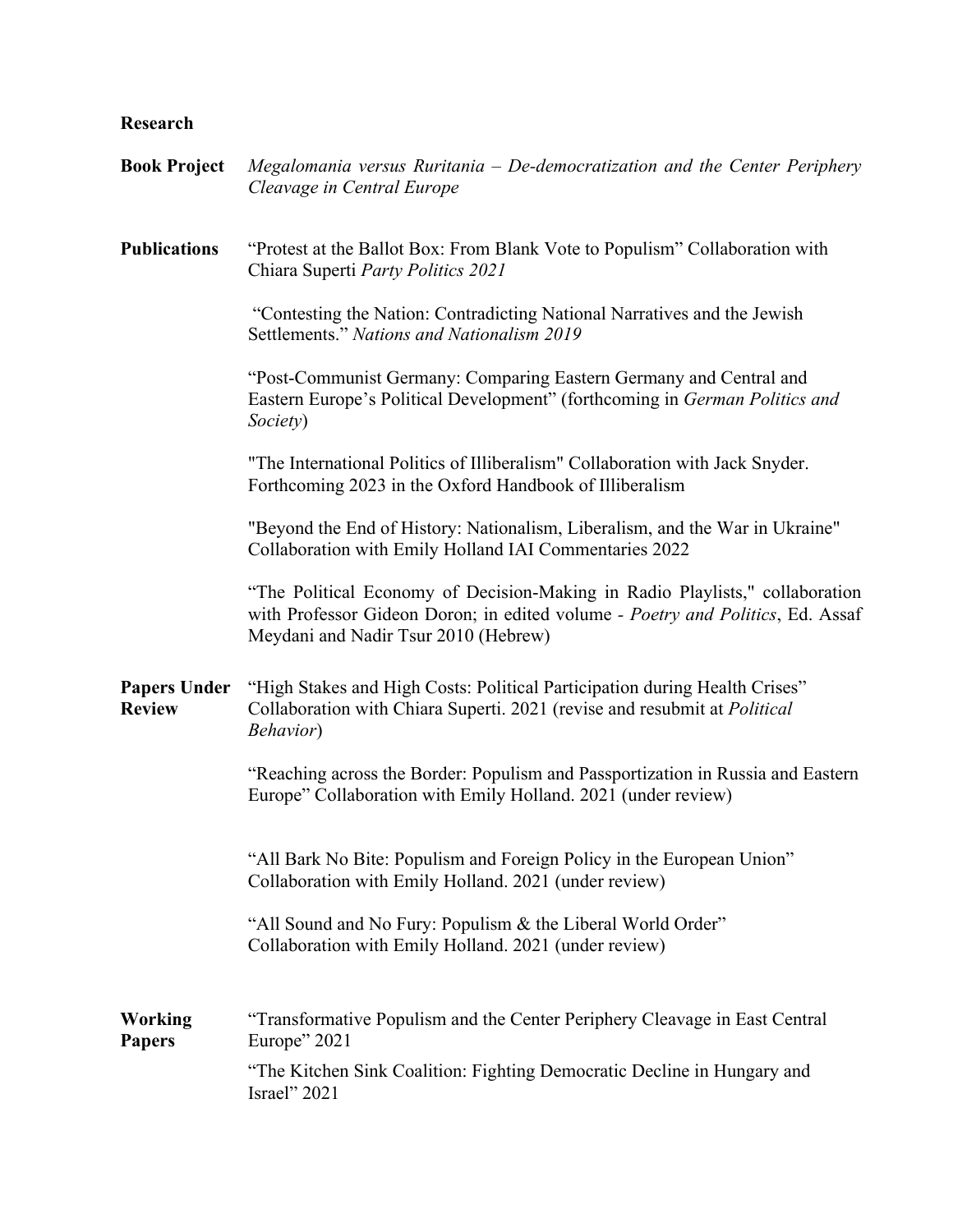|                                            | "Taking over the State from Below - Populist Violence and the 1920s Ku Klux<br>Klan" 2018                                                   |
|--------------------------------------------|---------------------------------------------------------------------------------------------------------------------------------------------|
| Other<br><b>Publications</b><br>(selected) | "The Breakdown of Jewish Consensus - Ethnic Violence in Israel Explained"<br>Duck of Minerva 2021                                           |
|                                            | "Trump's Budweiser Putsch" Duck of Minerva 2021                                                                                             |
|                                            | "The Covid-19 crisis shows the failure of populist leadership in the face of real<br>threats" LSE US Politics 2020                          |
|                                            | "Institutions are withstanding Trump, but it is America's systemic problems<br>which are the real threat to democracy" LSE US Politics 2019 |
|                                            | "Donald Trump is fulfilling campaign promises – to Vladimir Putin" LSE US<br>Politics 2018                                                  |
|                                            | "We Don't Know How Democracies Die" LSE US Politics and Newsweek 2018                                                                       |
|                                            | "The 'Trump Dossier' is aimed at taking down American democracy, not Donald<br>Trump" LSE US Politics 2017                                  |
|                                            | "How Vladimir Putin Became the Oracle of the East" Duck of Minerva 2016                                                                     |
|                                            |                                                                                                                                             |

| <b>Teaching</b> | Teaching Development and Fellowships:                                                                            |
|-----------------|------------------------------------------------------------------------------------------------------------------|
|                 | Senior LEAD Teaching Fellowship, Center for Teaching and Learning,<br>$\bullet$<br>Columbia University 2016-2017 |
|                 | Instructor of 'Reflective Teaching' a semester length workshop. Spring<br>$\bullet$<br>2017                      |
|                 | Instructor of the workshop series "Addressing Race and Gender Bias in<br>$\bullet$<br>the Classroom" Fall 2016   |
|                 | LEAD Teaching Fellowship, Center for Teaching and Learning,<br>$\bullet$<br>Columbia University 2015-2016        |
|                 | Columbia University Innovative Teaching Summer Institute (ITSI), 2015<br>$\bullet$                               |
|                 | Teaching Experience:                                                                                             |
|                 | Instructor, New York University<br>Mediterranean Politics, Fall 2022                                             |

- Contemporary Europe, Fall 2018, Fall 2019, Fall 2020, Fall 2021
- The Crisis of Europe, Spring 2019, Spring 2020, Spring 2021, Spring 2022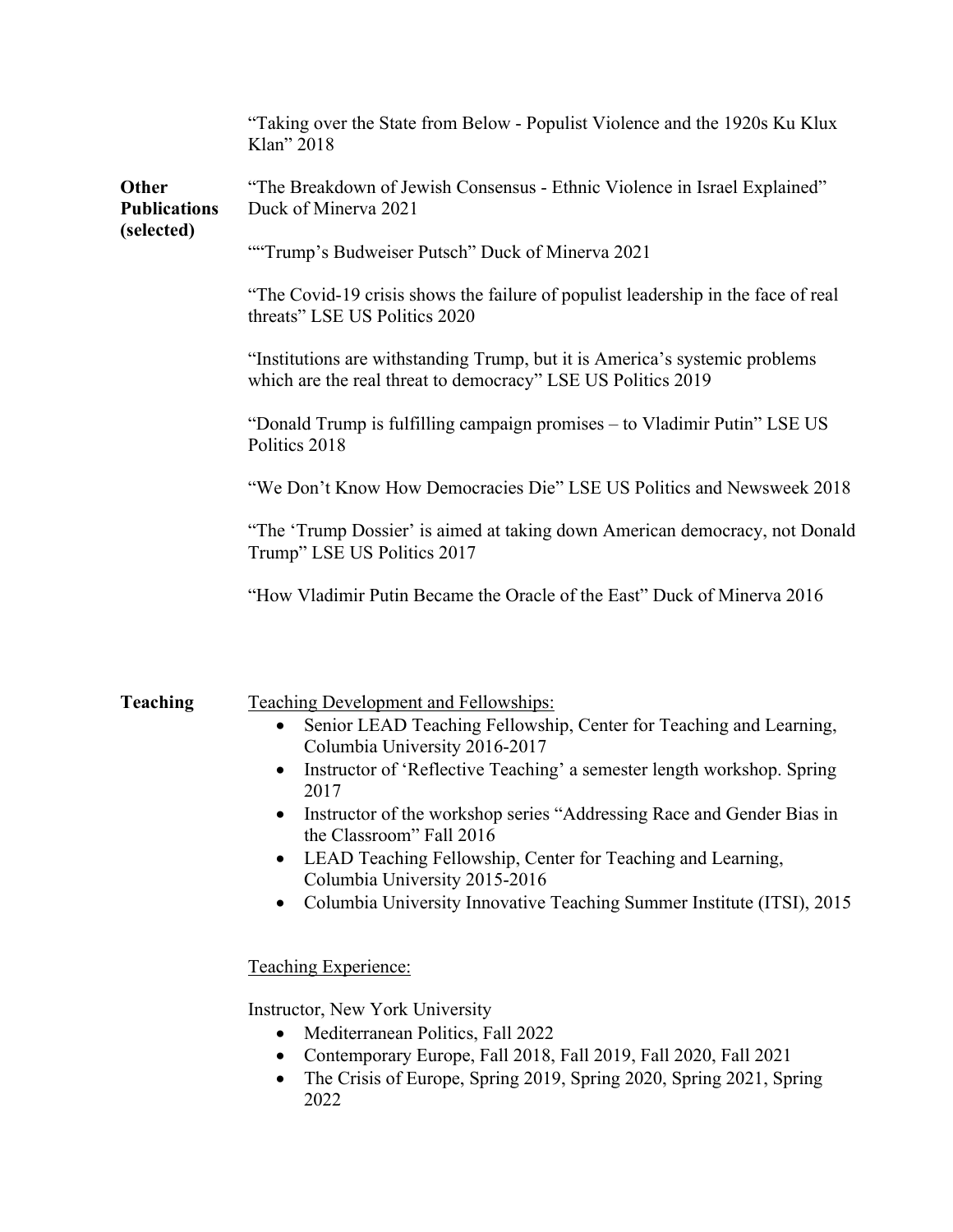- Contentious Politics, Political Activism, and Social Movements, Spring 2019
- Nationalism, Populism, and the Far Right, Fall 2019, Fall 2020, Fall 2021

Graduate and Undergraduate Dissertation Advisor, New York University Center for European and Mediterranean Studies Fall 2018-Present Instructor, Columbia University, Fall 2015

• "Social Movements – Political Protest and Contentious Politics" (originally designed syllabus, undergraduate seminar)

Teaching Fellow, Columbia University, 2011-2017

- Introduction to Comparative Politics. Prof. Kimuli Kasara
- International Relations Theory. Prof. Jack Snyder
- Introduction to International Relations. Prof. Robert Jervis
- Scope and Methods in the Social Sciences. Prof. Dorian Warren
- Democracy and Dictatorship in Europe. Prof. Sheri Berman
- Introduction to Human Rights. Prof. Andrew Nathan
- American Politics. Prof. Judith Russell
- Introduction to Chinese Politics. Prof. Xiaobo Lu

Instructor of International Relations, Oxbridge Academic Programs, Summer 2017

Guest Lecturer

- "Eastern Europe after 1989" Democracy and Dictatorship in Europe Fall 2011
- "Hungary The Dual Backslide" Democracy and Dictatorship in Europe Fall 2013
- "Scientific Exploration, Description & Explanation" Scope and Methods in the Social Sciences Spring 2014
- "Intimate Rivals or Enemies of the State: State Ethos and the Policing of Non-State Actors in Israel" Democracy and Democratization Spring 2015
- "State Ethos and the Policing of Non-State Actors The Case of the Settlers in Israel in the 1970s and 1980s" Comparative Secularism and Democracy, Spring 2015
- "Monopolizing the Nation Israeli Settlements and Right Wing Capture of National Lexicon and Symbols" Israeli Politics Fall 2016
- "Social Movements Opportunities, Resource Mobilization, and Technology" Political Processes, Tel Aviv University, Fall 2017
- "Populism and Democratic Backslide in Comparative View" Summer 2019 NYU Summer Institute, Kevorkian Center

Instructor, Interdisciplinary Center**,** Herzliya, Israel, 2009-2010

• "From Pilot to Air - Introduction to the Radio Medium." (undergraduate course)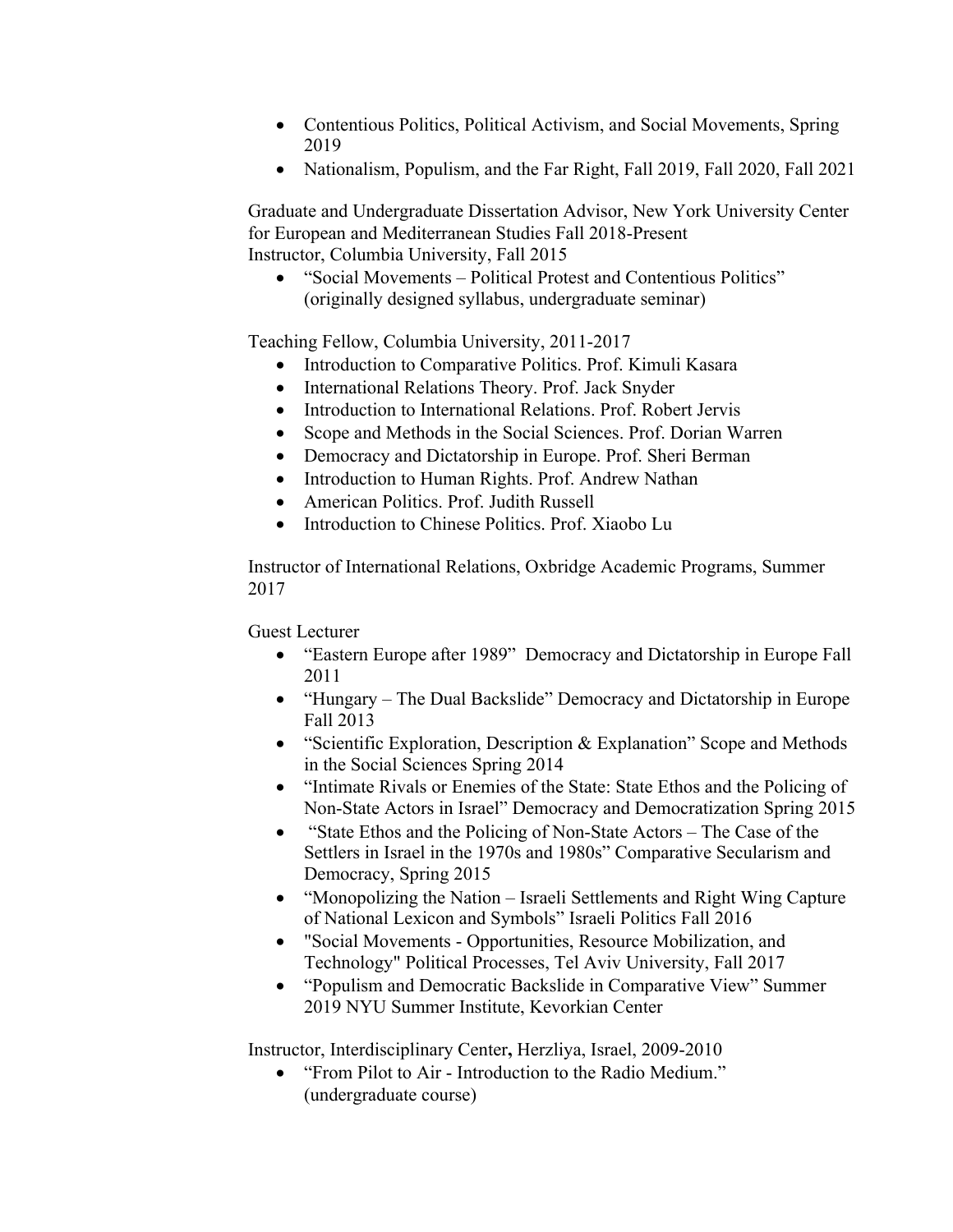|                                                  | Lab Instructor, Tel Aviv University, Israel, 2004-2006<br>Microbiology Lab                                                                                                                                                                                                                                                                                                                                                                                                                                                                                                                                                                                                                                                                                                                                                                                                                                                                                                       |
|--------------------------------------------------|----------------------------------------------------------------------------------------------------------------------------------------------------------------------------------------------------------------------------------------------------------------------------------------------------------------------------------------------------------------------------------------------------------------------------------------------------------------------------------------------------------------------------------------------------------------------------------------------------------------------------------------------------------------------------------------------------------------------------------------------------------------------------------------------------------------------------------------------------------------------------------------------------------------------------------------------------------------------------------|
| <b>Certifications</b>                            | Institute for Qualitative and Multi-Method Research (IQMR), 2013<br>Summer Workshop on the Analysis of Military Operations (SWAMOS), 2014                                                                                                                                                                                                                                                                                                                                                                                                                                                                                                                                                                                                                                                                                                                                                                                                                                        |
| Awards &<br><b>Fellowships</b>                   | NYU Provost's GRI Fellowship Program, 2020<br>State of Israel, Ministry of Absorption, Returning Scientist Grant, 2018<br>Tel Aviv University Travel Grant 2018<br>Tel Aviv University Post Doctoral Scholarship 2017-2018<br>Columbia University GSAS Funding 2010-2017<br>Carnegie Corporation of New York Borderlands Project, Consultant 2017<br>Columbia University GSAS Teaching Scholars Program 2015-2016<br>Columbia University GSAS Conference Travel Grant 2015, 2016<br>Cordier Fellowship SIPA (Declined) 2015-2016<br>Academic Exchange (AE) Dissertation Fellowship for Israel Research 2014-2015<br>Harriman Institute PepsiCo Travel Grant 2014, 2015<br>Columbia PoliSci Department Dissertation Development Grant 2014<br>Saltzman Institute of War & Peace Studies, CQRM Award 2013<br>Tel Aviv University, Department of Microbiology Funding 2004-2006<br>Tel Aviv University Grant for a cancer related research project for outstanding<br>students 2002 |
| Conference<br>& Workshop<br><b>Presentations</b> | <b>MPSA 2022</b><br>"Reaching across the Border: Populism and Passportization in Russia and Eastern<br>Europe"<br>APSA 2021, Virtual<br>"What Populists Do?" Collaboration with Emily Holland<br>German Studies Association Annual Conference 2021, Virtual<br>"Post-Communist Germany"<br>ASN 2021, Virtual<br>Reaching Across the Border - Internationalizing Citizenship as Domestic<br>Strategy" Collaboration with Emily Holland<br>MPSA 2021, Virtual                                                                                                                                                                                                                                                                                                                                                                                                                                                                                                                      |
|                                                  | "All Bark no Bite: Populism and Foreign Policy in the European Union"                                                                                                                                                                                                                                                                                                                                                                                                                                                                                                                                                                                                                                                                                                                                                                                                                                                                                                            |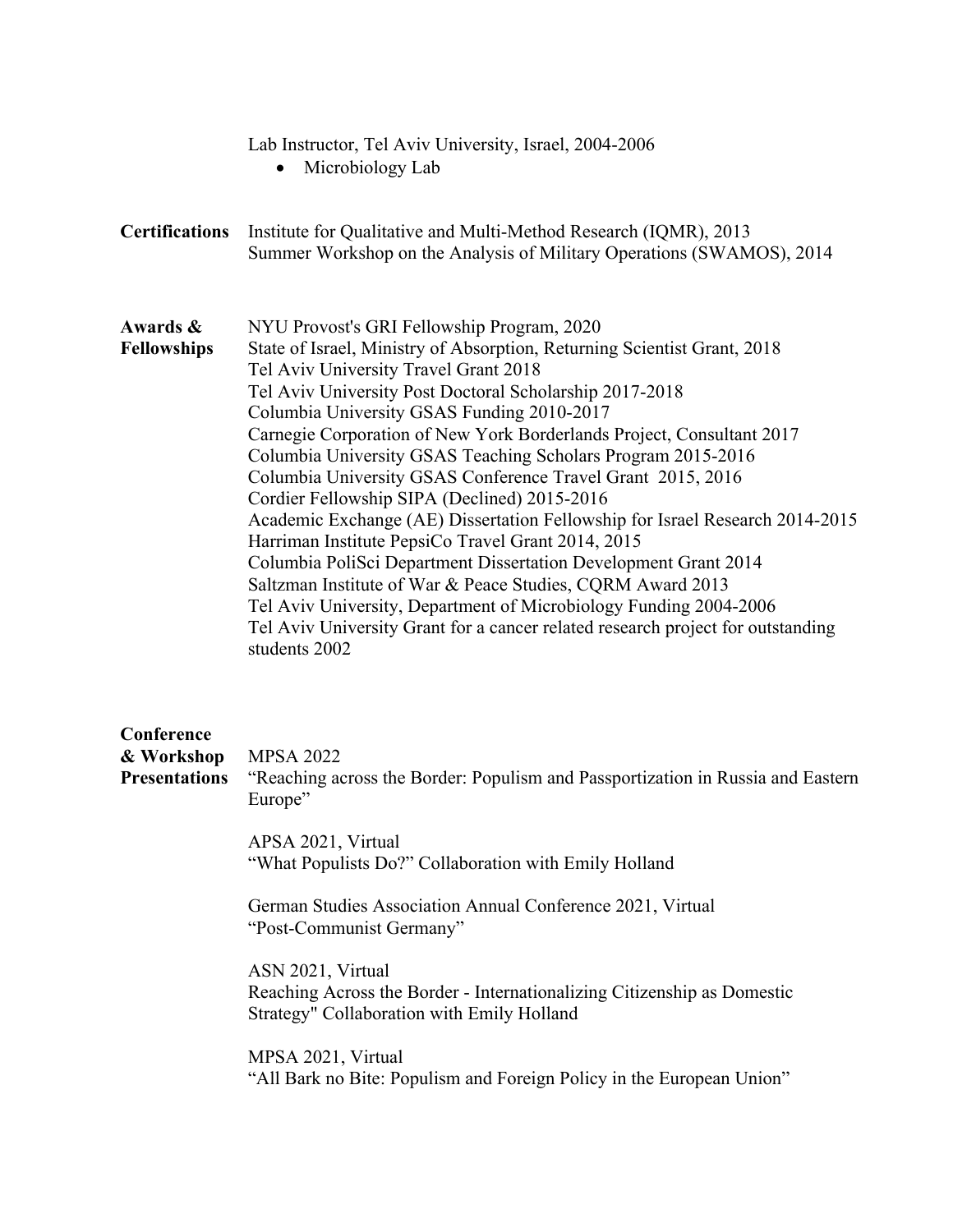International Political Science Association 2021, Virtual "Transformative Populism and the Center Periphery Cleavage in Central Europe"

Association for Slavic, East European and Eurasian Studies 2020, Virtual "Reaching Across the Border - Internationalizing Citizenship as Domestic Strategy" Collaboration with Emily Holland

German Studies Association Annual Conference 2020, Virtual "Transformative Populism and the Center Periphery Cleavage in Central Europe

"This Used to be the Future: Politics and Remembrance" Duetsches Haus NYU 2019

Panel Discussion

APSA 2019, Washington DC

"Transformative Populism and the Center Periphery Cleavage in Central Europe"; "Populism and Conflict: Analyzing Populist Foreign Policy" Collaboration with Emily Holland

EPSA 2019, Belfast

"Populism and Conflict: Analyzing Populist Foreign Policy" Collaboration with Emily Holland; "Populist Roots: Variation in Grassroots Success of the Five Star Movements" Collaboration with Chiara Superti and Filippo Teoldi.

Council for European Studies Annual Conference 2019, Madrid "Populism and Conflict: Analyzing Populist Foreign Policy" Collaboration with Emily Holland

ASN 2019, New York "An Ethno-Nation Deeply Divided: The Center Periphery Cleavage and the Rise of Right Wing Populism in Central Europe"

MPSA 2019, Chicago (forthcoming) "Populist Roots: Variation in Grassroots Success of the Five Star Movements" Collaboration with Chiara Superti and Filippo Teoldi.

"Brexit, Euroscepticism, and the Future of Europe: A Symposium at Villa La Pietra", 2019, NYU Florence Panel Discussion

"European Security in a Multi Polar World" 2019 Duetsches Haus NYU Panel Discussion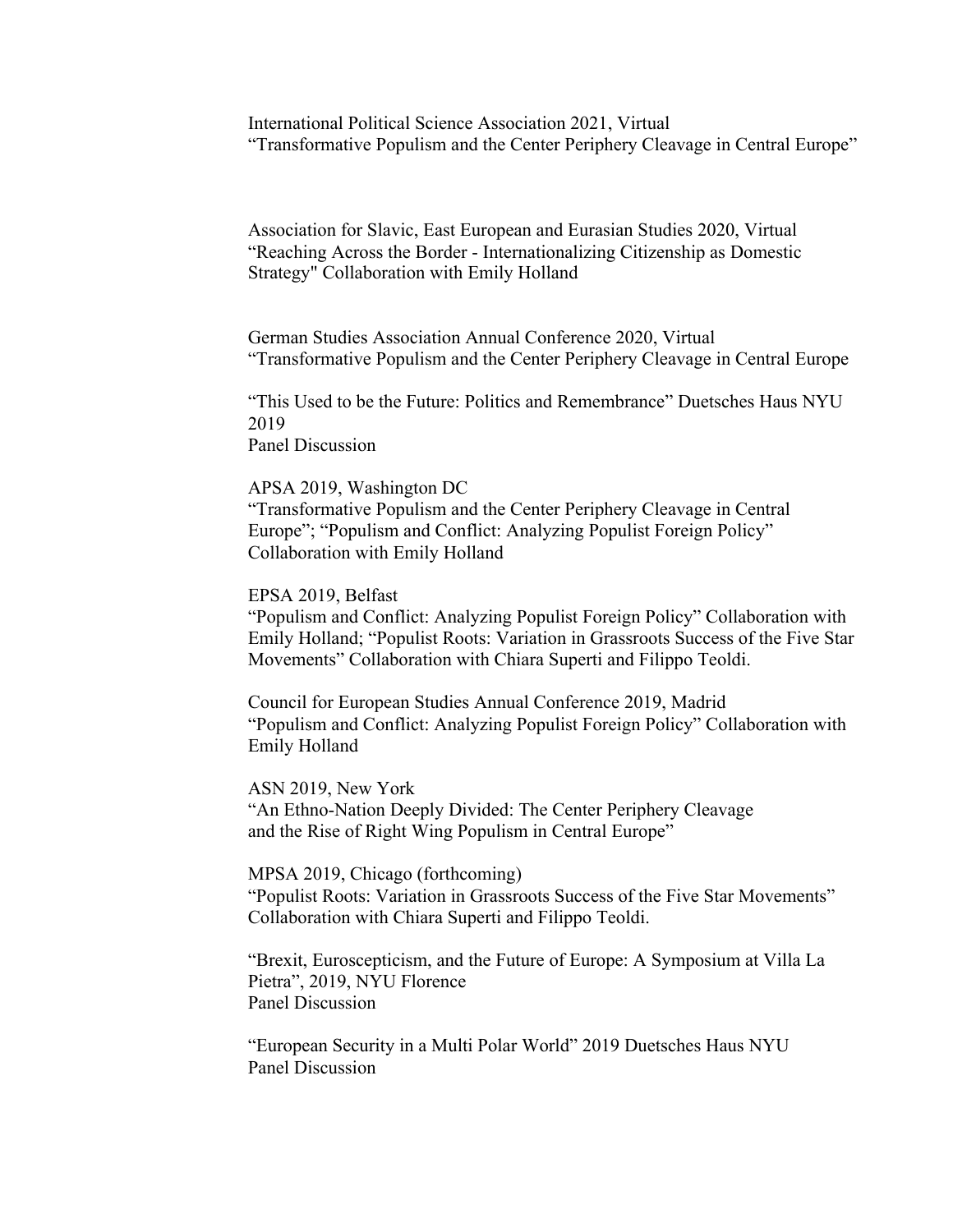Conservatism and Reaction in Contemporary Politics. 2019, New York "Transformative Populism: A Central European Comparison"

Law and Ethics of Human Rights: International Workshop on Democratic Backsliding and Human Rights 2019, Ramat Gan Israel Discussant

### ASEEES 2018, Boston

"The Struggle for Independence Will Never End": Populism, Nationalism, and Conflict" Collaboration with Emily Holland.

"How to Rig an Election, How to Suppress Dissent, and How to Get Away with It" 2018, NYU-CEMS Panel Discussion

The Rise of the New Traditional Values Agenda: Eurasia in Global Perspective 2018 Harriman Institute, Columbia University "Populism and Traditional Values in East Central Europe - Revisionism or Continuity?"

APSA 2018, Boston "An Ethno-Nation Deeply Divided- Center Periphery Cleavages and Populism"

May 68 - 50 Years later. Legacies of Resistance. 2018, Tel Aviv University "The Other Europe - The 1968 Prague Spring and the Left in Central Europe"

#### MPSA 2018, Chicago

"Megalomania and Ruritania within the Nation: The Center Periphery Cleavage and the Rise of Right Wing Populism in Central Europe"

#### ASEN 2018, London

"Monopolizing the Nation - Israeli Settlements and Right Wing Capture of National Lexicon and Symbols."

#### APSA 2017, San Francisco

"Megalomania and Ruritania within the Nation: The Center Periphery Cleavage and the Rise of Right Wing Populism in Central Europe"

### ASN 2017, New York

"Megalomania and Ruritania within the Nation: The Center Periphery Cleavage and the Rise of Right Wing Populism in Central Europe"

Penn Program on Democracy, Citizenship and Constitutionalism, Graduate Workshop, Spring 2017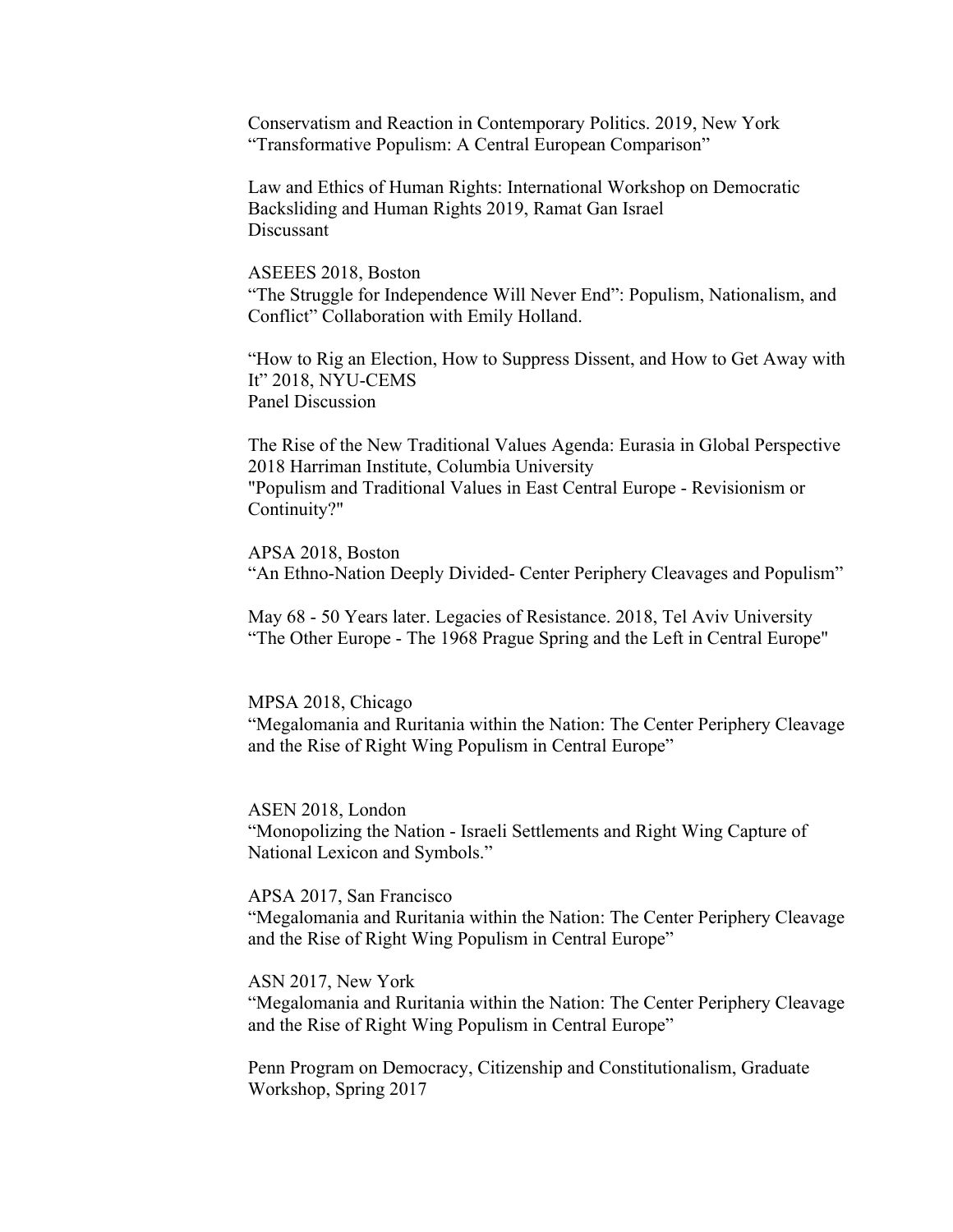"The Nationalist Capture: The State and Far Right Groups in Central Europe"

Future Scenarios for Russia and the West, Harriman Institute Conference, Fall 2016

Panel Discussion

Politics and Protest Workshop, CUNY Graduate Center, Fall 2016 "Monopolizing the Nation - Israeli Settlements and Right Wing Capture of National Lexicon and Symbols."

APSA 2016, Philadelphia

"Monopolizing the Nation - Israeli Settlements and Right Wing Capture of National Lexicon and Symbols."

ASN 2016, New York "Reaching Across the Border - Internationalizing Citizenship as Domestic Strategy". Collaboration with Emily Holland.

MPSA 2016, Chicago "Monopolizing the Nation - Israeli Settlements and Right Wing Capture of National Lexicon and Symbols." ; "Reaching Across the Border - Internationalizing Citizenship as Domestic Strategy". Collaboration with Emily Holland.

APSA 2015, San Francisco

"Reaching Across the Border - Internationalizing Citizenship as Domestic Strategy". Collaboration with Emily Holland; "Policing of Violent Non-State Actors: The state of Hungary and Non-State Violence toward the Roma People"

ISA 2015, New Orleans "Policing of Violent Non-State Actors: The state of Hungary and Non-State Violence toward the Roma People"

| Relevant<br>Work  | Galei Tzahal Radio, Tel Aviv, Israel, 1998 – 2010<br>Head of Broadcaster Department and Senior Broadcaster.                                                                                                                                         |
|-------------------|-----------------------------------------------------------------------------------------------------------------------------------------------------------------------------------------------------------------------------------------------------|
| <b>Experience</b> | Wide experience in production of music, news, sports and entertainment<br>programs, interviews, and teaching and training of young broadcasters in Israel's<br>dominant radio station.                                                              |
|                   | Tel Aviv University, Tel Aviv, Israel, 2002 – 2003<br>Research Assistant, Professor Eugene Rosenberg, Department of Molecular<br>Microbiology and Biotechnology, Tel Aviv University. Conducted research on<br>Alzheimer's beta amyloid aggregates. |